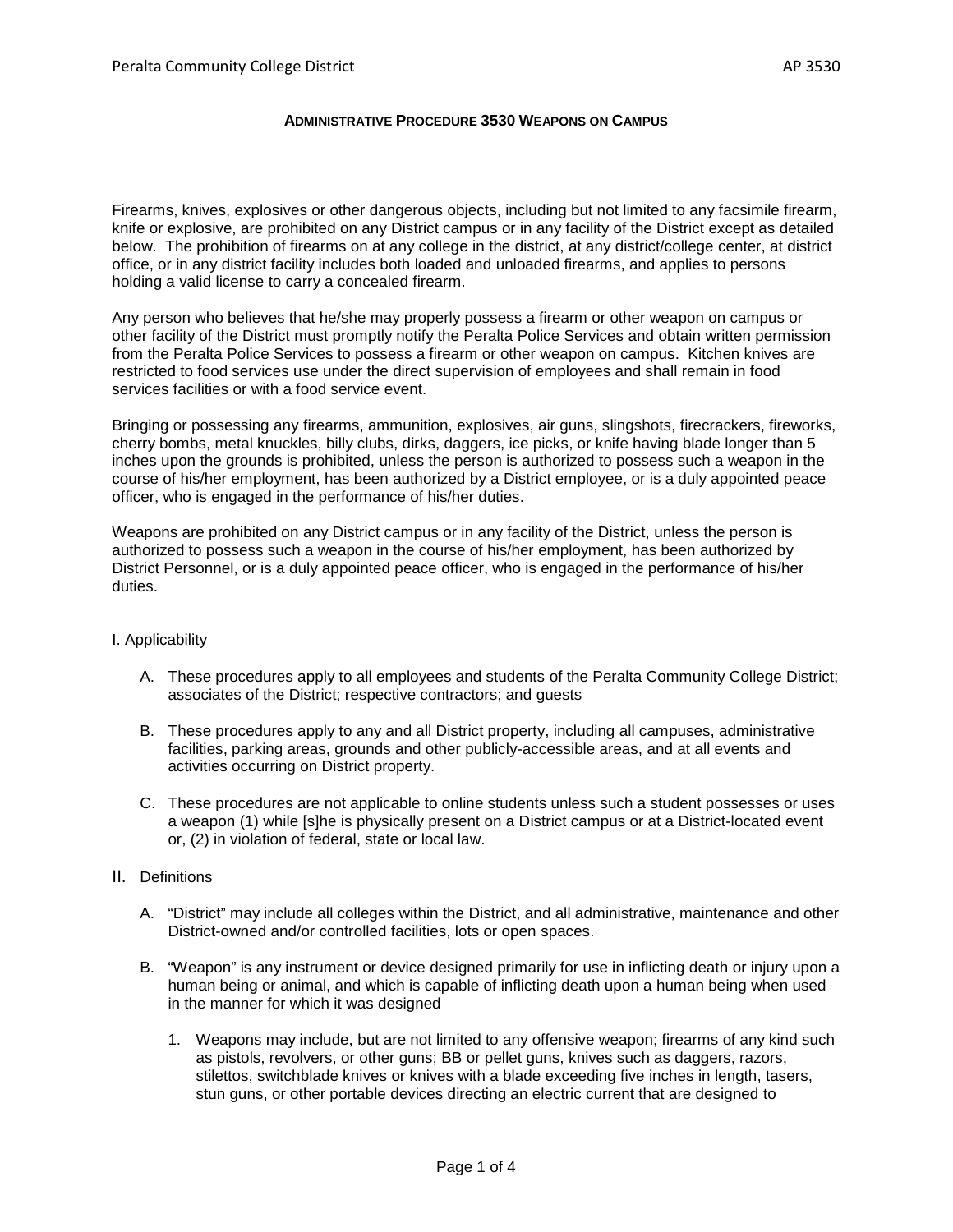immobilize a person; explosives or incendiaries such as bombs, grenades, or fireworks, poison gas; or simulations of any such items (devices that appear to be real such as a realistic toy, replica, paint-ball gun, etc.).

- 2. A weapon may also include an object of any sort whatsoever which is used in such a manner as to indicate that the person using the object intends to inflict death or serious injury upon another person, or which is threatened to be used in such a manner, and which, when so used, is capable of inflicting death upon a human being.
- C. "Possession" means that the person has actual physical control of the weapon because it is on or in the person's body, or in an item of personal property belonging to the person (including, but not limited to, a bookbag, backpack, briefcase, or purse), or in a space individually assigned to the person. "Possession" also means that the person knows, or should know, of the presence of a weapon within a vehicle which the person owns or operates and that the person has the ability or right, either alone or with any other person, to maintain control of the weapon.
- III. Personnel
	- A. The Vice Chancellor of General Services is responsible for implementing and overseeing these procedures. Peralta Police Services, under contract to the Peralta Community College District, is responsible for the management and enforcement of these procedures.
	- B. Authorized Personnel for all approvals noted herein are:
		- 1. Chancellor.
		- 2. Vice Chancellor of General Services.
		- 3. The Captain of Peralta Police Services
		- 4. The Lieutenant of Peralta Police Services
	- C. College President of an impacted campus will participate in decision-making as appropriate.
- IV. Operating Procedures
	- A. District Authorized Personnel designated in section III.B above shall work together to develop and implement operating procedures for the safe use, storage and control of firearms and other weapons that may be necessary and appropriate for instructional aids in relevant educational programs and to further the implementation of this policy through more specific procedures.
- V. Incident Response
	- A. Any person who observes a student, faculty, staff, or visitor violating this Policy shall immediately inform any or all of the College President's office, if on a campus, Peralta Police, Chancellor's office and Vice Chancellor for General Services.
	- B. Alleged violations of this policy will be promptly investigated.
	- C. Policy violations will result in appropriate disciplinary action and may result in referral to law enforcement.
- VI. Violations
	- A. Any person who violates this Administrative Procedure may be subject to:
		- 1. An order to leave the immediate premises or property owned or controlled by the District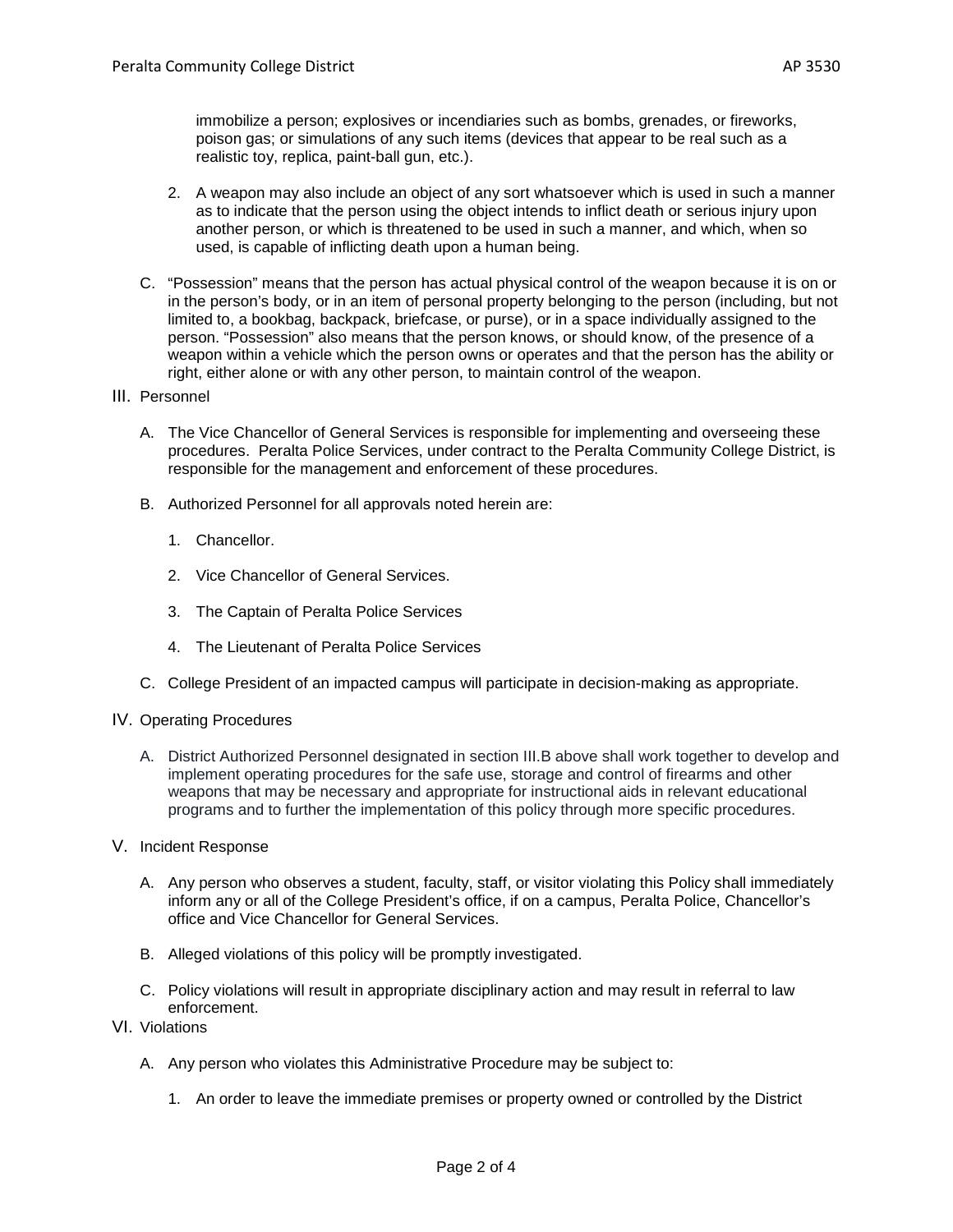- 3. Disciplinary proceedings, up to and including expulsion or termination, if the person is a student, employee, faculty member, or administrator.
- 4. Prosecution by local, state, or federal authorities if the person is suspected of and/or in violation of local, state or federal law.
- B. Any vendor or contractor who violates the provisions of this policy shall be subject to the termination of his/her business relationship with the System Office and/or affected technical college, as well as possible criminal prosecution.
- C. If an individual believes he/ she is not responsible for an alleged violation of the Weapons on Campus policy, appeal may be made to the chancellor or designee within ten (10) business days of receipt of the violation notification from the District.
- D. Failure to appeal in writing within the scheduled time period will result in ratification of the violation.
- VIII Notification
	- A. Signage shall be publicly posted at each site that firearms, weapons, and unlawful explosive compounds are prohibited at each college campus, administrative building and other Districtowned and controlled property or site.
	- B. All employees, students, volunteers, visitors, vendors, and contractors must be informed of the following:
		- 1. Legal implications of prohibiting firearms, weapons, and unlawful explosive compounds on District property or at District sanctioned functions.
		- 2. Possible penalties associated with violations of this policy.
		- 3. Reporting procedures to notify appropriate law enforcement agencies of a potential violation.
- IX. Exceptions
	- A. All requests for exception to this Policy must be made in writing to chancellor or designee prior to the requesting individual entering a District property in possession of a weapon.
	- B. Statements must substantiate that requesting individual:
		- 1. Is a current federal, state or local law enforcement officer or other person who is required by law to carry a weapon, member of the armed forces, campus public safety officer, or person required to carry a weapon by law or official rules of conduct applicable to such person
		- 2. Agrees to abide by all policies, procedures and instructions of the District with respect to the possession or use of weapons.
	- C. Statement shall identify the specific weapon(s) to be carried.
	- D. Authorizing Official, after verifying that request includes required information and gathering any additional information deemed appropriate, shall determine whether (and if so, to what extent) to grant the request.
	- E. Determination shall be communicated in writing and considered final.